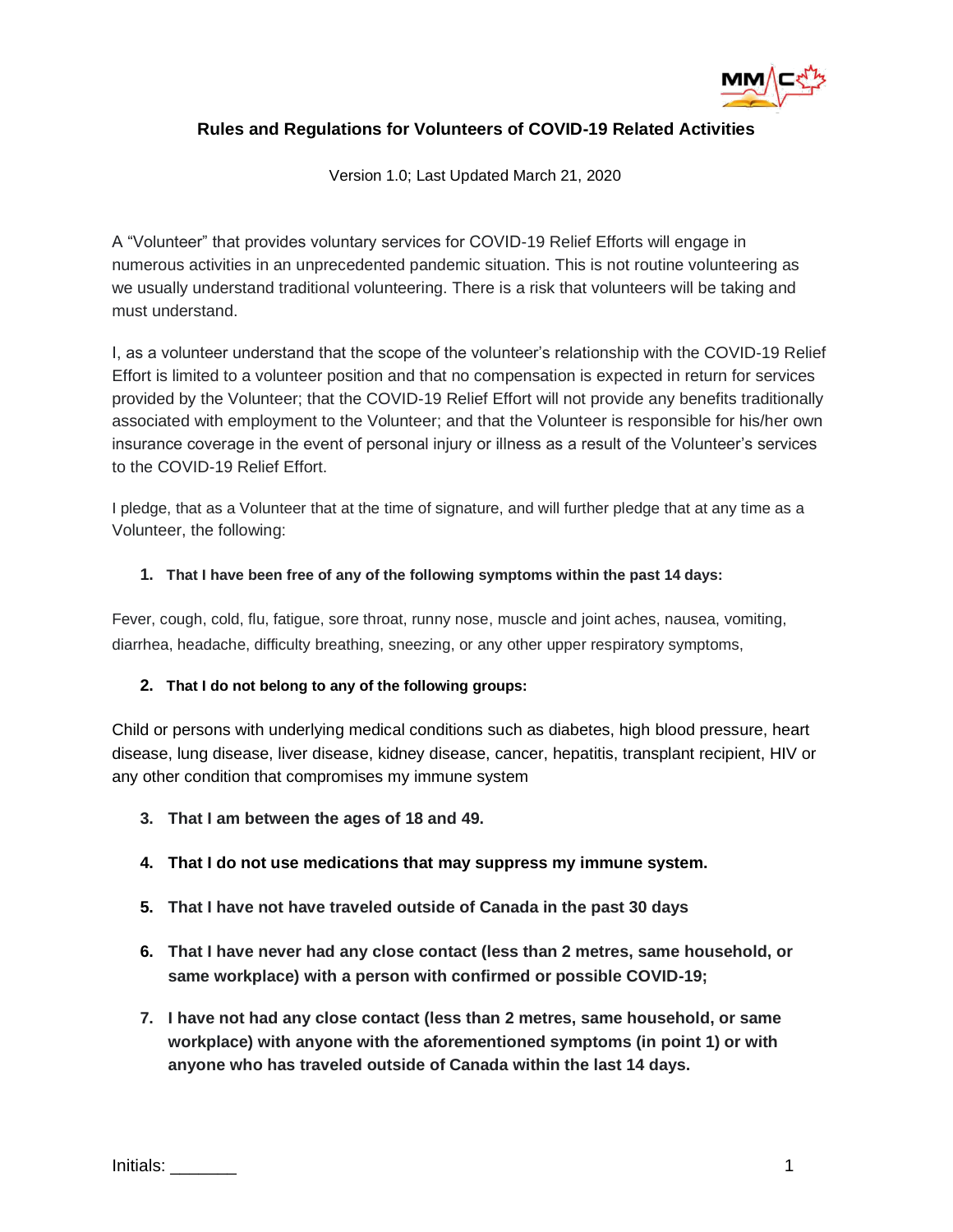

- **8. That I am not a healthcare worker, do not work in a nursing or retirement home, do not work in a healthcare facility, and am not employed in an essential service (such as transit employee or firefighter) that is in direct contact with the public.**
- **9. That I do not live with anyone who has a weakened immune system, or who is currently on chemotherapy or taking medications that may weaken their immune system.**

For other volunteers, you may be apparently healthy and not showing any symptoms but may be carrying the virus, therefore, you must take all possible precautions to ensure that you don't transmit it to others (if God forbid you are carrying the virus).

I further pledge to follow the procedures below. I have been fully informed that these procedures are non-exhaustive and subject to change with little or no notice.

# **Procedures to Ensure Everyone's Safety and Well-being**

## **1. All Volunteers**

- Purify your intentions while helping this vulnerable community
- Agree to have temperature checked in advance of, or during, volunteer activity
- You agree to, at a minimum, always remain informed of and adherent to the latest local and regional public health guidelines and recommendations
- Please be discrete and confidential with the information of the people requiring help (eg. names, addresses, specific requests etc.)
- Wear a new set of freshly laundered clothes each day of volunteering
- Wash hands and arms upto elbows with soap and water for at least 20 seconds prior to arriving and at the end of each shift before leaving
- Wear a new set of hand gloves at all times for each shift and do not reuse them once removed.
- Avoid touching your eyes, nose, mouth or face at all times while volunteering. If you must do so, repeat the above handwashing procedure.
- Please ensure that any social media or photographs taken in your time as a volunteer are reflective of the measures and precautions recommended in this document
- Abide by Social Distancing recommendations:
	- Please maintain 6 feet (2 metre) distance between all persons at all times
	- Do not shake hands, hug, kiss or engage in any physical contact with other persons
	- Arrive at the assigned time and leave immediately afterwards
	- Spend the least amount of time needed, with the least number of people needed, in the largest room possible in order to reduce transmission of the virus.
	- To disinfect any and all surfaces with disinfectants, >60% alcohol or diluted bleach, before, between and after shifts.
- If at any point, I or anyone in my household or workplace or any other close contact develops any symptoms that may be consistent with COVID-19 infection as above, I will not present for work, will notify my direct supervisor and shall be removed from the list of active volunteers.

Initials: 2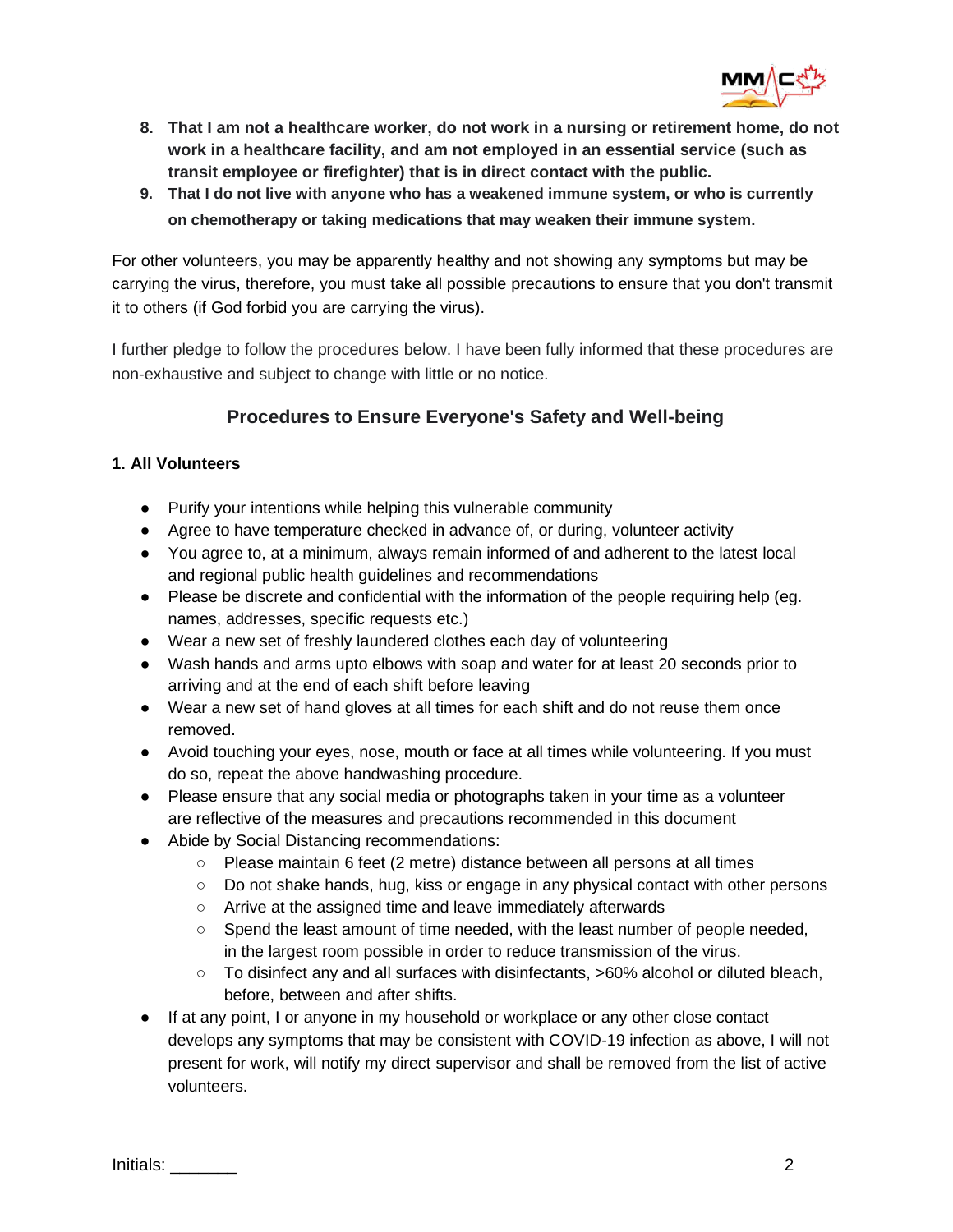

### **2. Procurement Procedures**

- Sanitize before and after touching any items during the pickup and drop-off of supplies.
- Limit the number of people involved in relocating supplies.
- Any packaging material should be removed and disposed of immediately in a safe manner

### **3. Assembly Precautions**

- The assembly line during one shift should ONLY be composed of members of the same household, and should not be more than 5 persons.
- If the above requirements are not able to be met, an alternative would be to forgo an assembly line and have a single volunteer at an assembly station where they are responsible for everything from start to finish.
- These volunteers will be organized to work at least 6 feet away from one another.
- Hands should be washed with soap and water before putting gloves on
- Gloves should be worn during assembly
- Gloves should be thrown away after use and hands should be washed again with soap and water
- Volunteers should work in shifts to complete these tasks
- The assembly facility including work surfaces needs to be disinfected between shifts with disinfectants, >60% alcohol or diluted bleach.

## **4. Delivery Driver Volunteers**

- Driver should travel alone in a private vehicle
- Hand sanitizer should be available in the car of each driver and used before, between and after client deliveries
- Items should be left outside the recipient's residence without any physical interaction. Suggested means of informing clients is by telephone call, email or text message.
- Use of gloves and masks (if the patient is under isolation) is mandatory.
- Medications should remain sealed and never opened or inspected.
- Delivery drivers should be assigned to the same set of clients or households to minimize the risk of transmission.

Initials: 2008 and 2009 and 2009 and 2009 and 2009 and 2009 and 2009 and 2009 and 2009 and 2009 and 2009 and 20